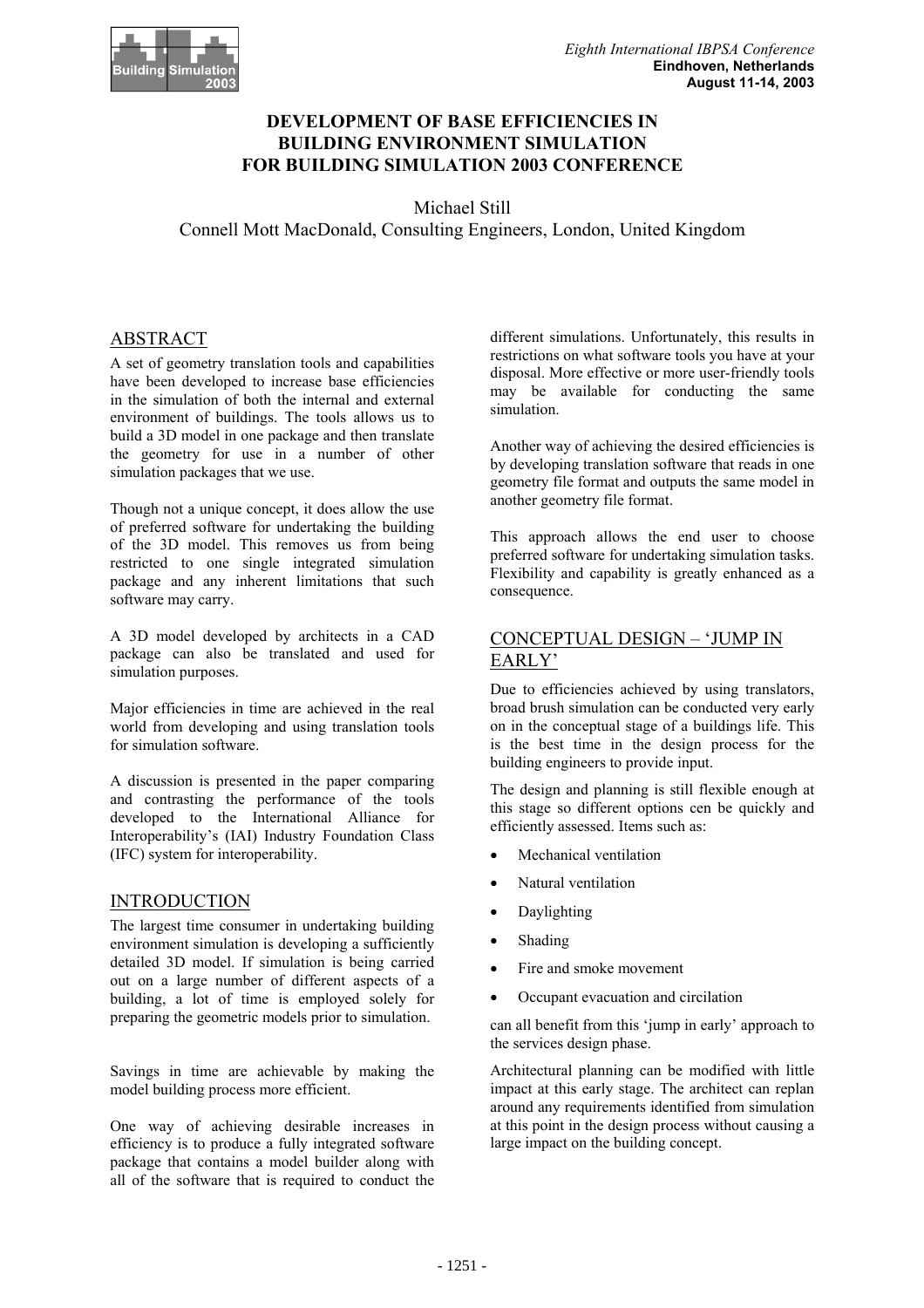#### SUSTAINABLE DESIGN

By definition, the aim of making buildings more sustainable is to place less demand on the Earth's resources in the creation and use of those buildings.

The aim is therefore to design buildings which rely on a more 'natural' internal and external environment in functionally accomodating the people or processes they are required to do.

The fundamental conflict then arises as to the levels of expectation of 'comfort' which have been developed over the past 50 to 100 years by the provision of artificial environments in our buildings.

Acurate predictions of naturally treated (lit and ventilated) buildings has historically been a 'black art'. Therefore, the development of numerical tools to allow engineers to predict the effect of naturally treated buildings both accurately and costeffectively at an early stage of development of the architectural concept much greatly enhance the cause of sustainable building design.

The ability to refine life safety systems in those buildings at little additional effort is an added bonus.

#### TRANSLATION SUITE

The translation suite has been developed to allow simulation of the following items from one 3D model.

- 1) Thermal analysis HVAC, mixed mode ventilation, natural ventilation
- 2) Energy consumption
- 3) Daylighting
- 4) Artificial lighting
- 5) Fire growth and smoke movement
- 6) Evacuation and pedestrian circulation

Table 1 indicates in a simple form the main translation capabilities that have been developed and used.

| <b>FROM</b>    | TО         |          |              |         |            |
|----------------|------------|----------|--------------|---------|------------|
| <b>AutoCAD</b> | <b>IES</b> | Phoenics | <b>STEPS</b> | AutoVIS | <b>FDS</b> |
| <b>IES</b>     |            | Phoenics | <b>STEPS</b> | AutoVIS | <b>FDS</b> |
| Phoenics       |            |          |              |         | <b>FDS</b> |
| <b>STEPS</b>   | <b>IES</b> | Phoenics | <b>STEPS</b> | AutoVIS | <b>FDS</b> |
| AutoVIS        | <b>IES</b> | Phoenics | <b>STEPS</b> | AutoVIS | <b>FDS</b> |
| <b>CFX</b>     | <b>IES</b> | Phoenics | <b>STEPS</b> | AutoVIS | <b>FDS</b> |

#### *Table 1 Translation capabilities.*

The software packages listed in the table above are used for the following simulations. It is noted that

these packages are not limited to the items listed below.

- IES Thermal analysis, shading analysis, daylighting analysis
- Phoenics Computational Fluid Dynamics (CFD) – Fire growth and smoke movement, pollution and contaminant concentration, wind analysis, air movement and thermal performance
- STEPS Occupant evacuation and circulation analysis
- AutoVIS Lighting, daylighting and shading analysis
- FDS (Fire Dynamic Simulator CFD) fire growth and smoke movement
- $CFX (CFD)$  as per Phoenics

# **EFFECTIVENESS**

The effectiveness of translation tools is determined by their robustness. This means that a translation tool should produce an input file or geometry file for another software package that will open without glitch and be free of limitations.

Large efficiencies have been realised on a number of projects where the tools have been used. In one project 5 weeks of model building time was saved because the model used for wind, rain and fire modelling was seamlessly used in another package for daylighting, artificial lighting and shading analysis.

Once a high level of robustness has been achieved high levels of efficiencies are also achievable. One translation tool, that from IES to STEPS also generates default information on exit paths, exit locations, people groups and people types during the translation process. Blockages to occupant flow, room names and level information is all processed during the translation process.

By incorporating such information into the import process, many hours of post model building setup time can be reduced to seconds. This method of translation is more advanced then the typical translation process that we employ and is reflective of the religious goal being aimed at by the International Alliance for Interoperability's Industry Foundation Class system.

The IFC system aims to store all information for a building model as a common database that can be read by many different software packages.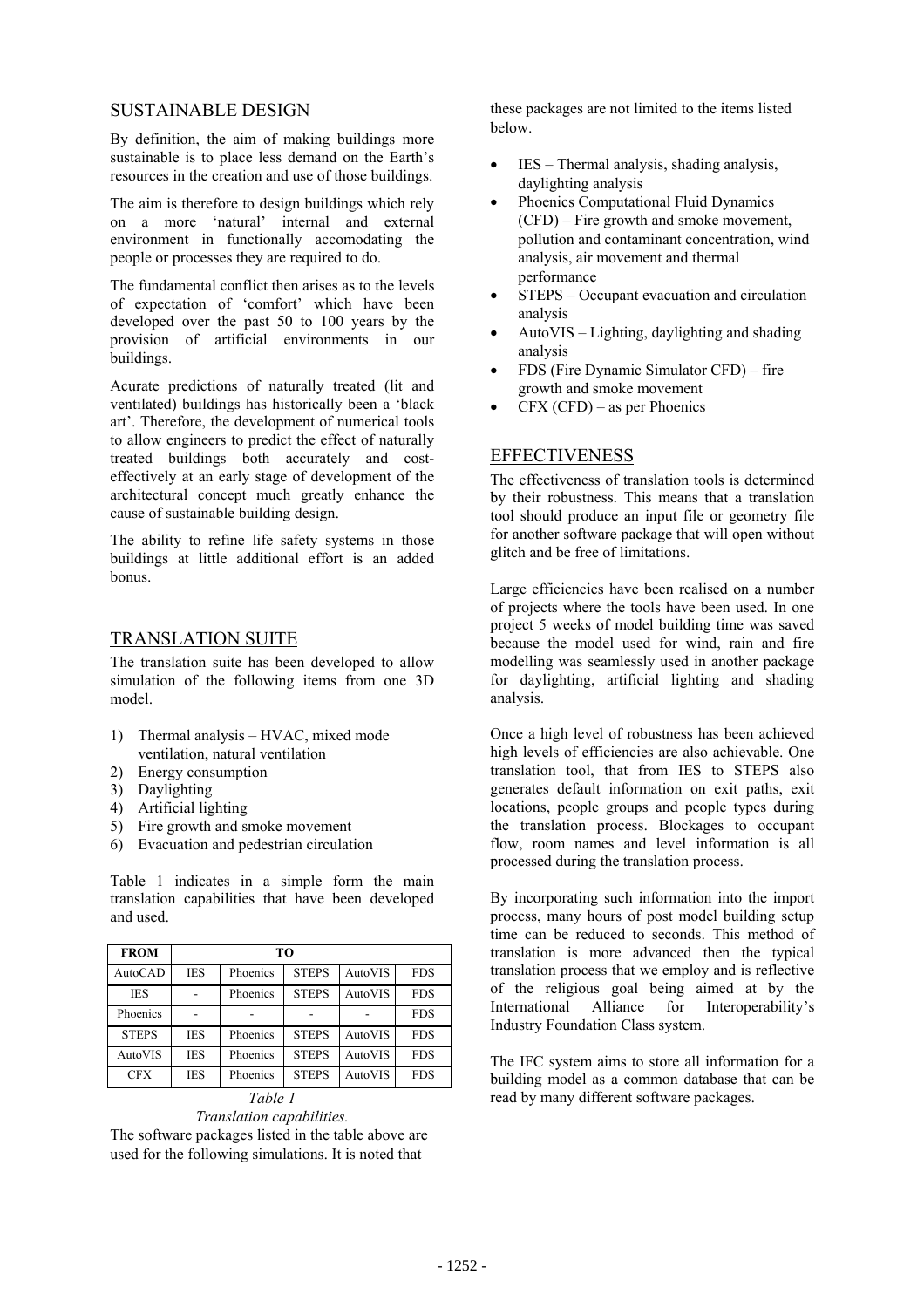# TECHNICAL DIFFICULTIES IN DEVELOPING ROBUST TRANSLATION TOOLS

One common limitation that is was found during the development of the translation software is that different simulation packages read and write information for a model in different ways. The development of the translation tools has to be well thought out prior to development so that the desired format is produced from the translation.

Some packages rely on all objects being drawn orthogonal to the x, y or z axis coordinate system. Other packages allow objects to be placed at any angle to the coordinate system. This can cause problems when translating from one to the other and a simplification has to be made to account for the reduction in information required by the second software package.

These limitations can be dealt with by simplifying the original model or by making the translation tools more sophisticated such that they interpret a component at an angle to the coordinate system and break it up into a series of components that are orthogonal to the coordinate system.

The translation tools developed are robust enough that a model can be translated to most other packages without requiring oversimplification of the original model. The translation to Phoenics and FDS may require the original model to be simplified if it is complex or has components that are not orthogonal. This can be incorporated into the original model building so that the overall process efficiency is not affected.

The tools developed provide sufficient robustness that we are able to use them on most projects without being restricted by a lack of flexibility.

### EXAMPLE OF TRANSLATION PROCESS

The process of developing translation software requires an understanding of two issues. The first relates to the way in which the two software packages require their information and the second relates to the way in which the geometric data is actually written within the geometry storage files.

It is also important to understand what information is relevant and what is not.

Given below is an example of how a cube is written in two different formats.

The following format is for a 1m x 1m x 1m box within a Phoenics CFD domain, (Spalding, B. et al, 2001).

> OBJ1, NAME, Block 1  $>$  OBJ1, POSITION, 1.000000E+00, 1.000000E+00, 1.000000E+00 > OBJ1, SIZE, 1.000000E+00, 1.000000E+00, 1.000000E+00 > OBJ1, CLIPART, cube14  $>$ OBJ1, ROTATION24, 1<br> $>$ OBJ1, TYPE, BLOCKAGE > OBJ1, TYPE, BLOCKAGE > OBJ1, MATERIAL, 198 > OBJ1, ADIABATIC\_W, 0.000000E+00, 0.000000E+00 > OBJ1, ADIABATIC\_E, 0.000000E+00, 0.000000E+00 > OBJ1, ADIABATIC\_S, 0.000000E+00, 0.000000E+00 > OBJ1, ADIABATIC\_N, 0.000000E+00, 0.000000E+00 > OBJ1, ADIABATIC\_L, 0.000000E+00, 0.000000E+00 > OBJ1, ADIABATIC\_H, 0.000000E+00, 0.000000E+00

The information tells us the object name (Block 1), its position relative to the origin of the domain and the size of the object in the x, y and z axis directions. The remaining information is required within Phoenics and is not relevant for the geometry translation.

If we were to translate this block geometry into Fire Dynamic Simulator we would require the above to be translated into the following format, (McGrattan, K. B. et al, 2002).

&OBST XB=1.00,2.00,1.00,2.00,1.00,2.00 / Block 1

It is noticeable from the above line of code that represents the block has different numbers to those shown in the Phoenics input above. The two packages use different forms of coding to represent the geometry. Phoenics uses relative coordinates to position objects. Fire Dynamic Simulator uses absolute coordinates to position objects.

To obtain a correct translation between the two pieces of code, the translator must know where the origin is and also calculate absolute coordinates for the geometry before writing the geometry data into the FDS format in a new file.

The translation tools we have developed ignore information relating to the material properties and other information within the base model. We concentrate solely on the translation of the geometry. Further information can also be incorporated into the translation procedure but the added complexity involved in the programming of such information was seen to outweigh the benefits.

Object oriented Visual C was used for the programming of the translation suite.

#### INTEROPERABILITY OF SIMULATION AND DESIGN TOOLS

Over the last ten years, initiative has been taken in the construction industry to develop an industry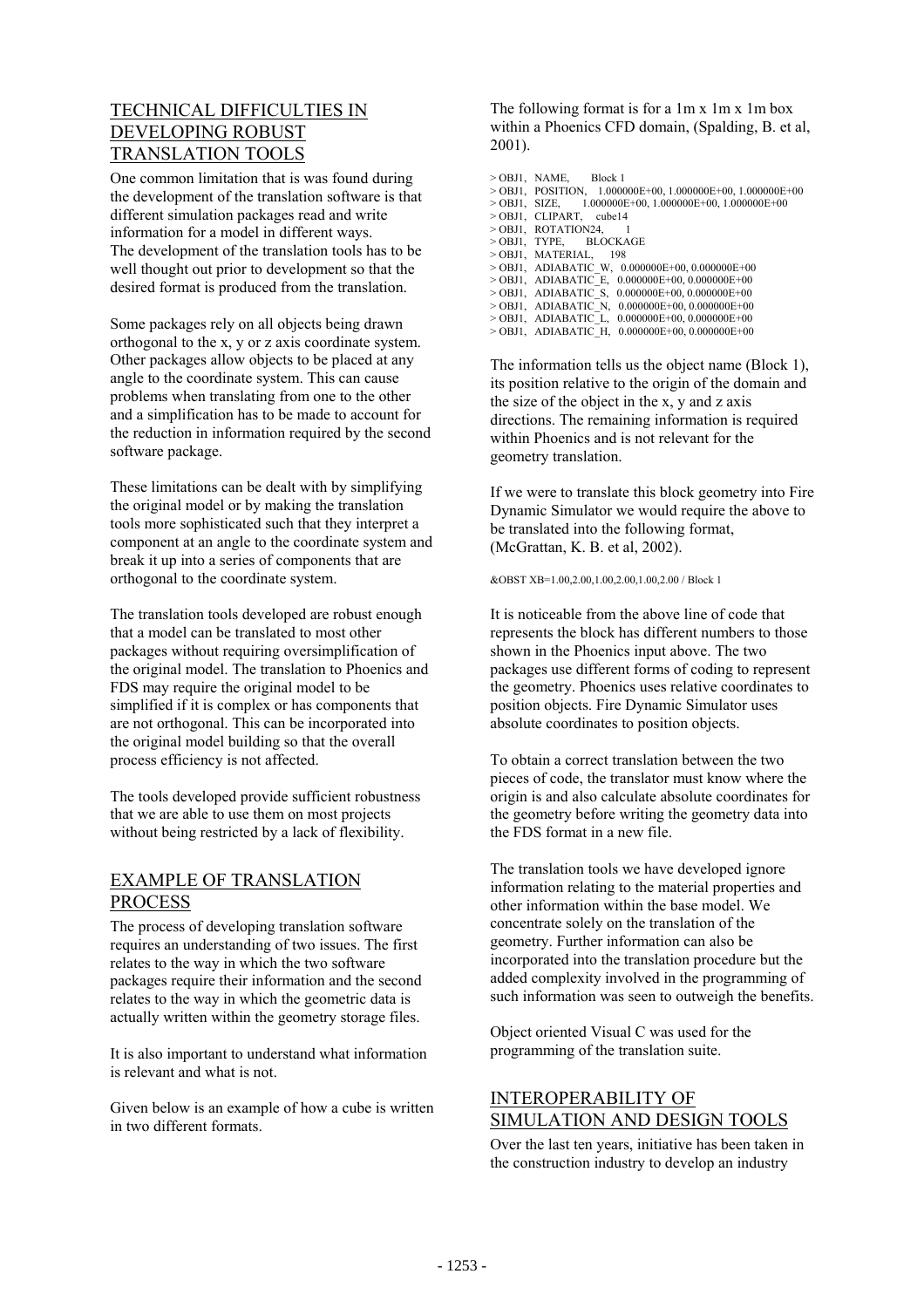standard format for storage of data relating to the building on construction projects.

The ultimate goal of this initiative is to see a variety of software vendors providing import/export facilities for an internationally recognised class system for data storage. This will allow all information relating to a building that is used in simulation to be read in from a common database file and used by all parties on the project team.

This approach is ideal and should seamless integration of software tools used for building simulation and design be achieved, this would be a great resource for the industry. Currently in the UK construction industry, software developers are only just becoming aware of such technology and initiatives. To date, there is no single vendor of the required software that is able to provide the capability to read or write to such database formats.

One vendor is currently undertaking a research project to determine the viability of incorporating the IAI IFC system into their software. However the industry procures software from many vendors.

Although steps are being made in the right direction towards having seamless interoperability between different software packages, currently the UK market lacks software that can actually achieve such results.

Until the software vendors are satisfied that the benefits of being interoperable are advantageous to their business, it is still necessary to use different software packages and create many models. As a result we have developed translation tools that are simple enough for every day use here and now.

### PROJECTS WHERE TRANSLATION TOOLS AND TECHNIQUES HAVE BEEN USED

Nearly all building projects designed by our team now use the technology discussed to some extent. The following list of projects indicates what tools where used, how the process was conducted and what simulation was conducted.

1) Newcastle Schools

STEPS and Phoenics used for fire engineering. A model was built in IES modelIT. A gem file was exported from IES. The GEM file was imported into STEPS. The GEM file was converted to STL format for importing into Phoenics.



*Figure 1. Newcastle Schools models*

#### 2) Newcastle Airport

STEPS for circulation modelling. IES ModelIT was used to build a 3D model. The IES model was exported to GEM format and then imported into STEPS.



*Figure 2. Newcastle Airport models*

3) Wembley Stadium

IES for thermal analysis, Phoenics for fire and smoke movement and STEPS for circulation and escalator performance. IES ModelIT and Autocad used for building model.

#### *Figure 3. Wembley Stadium models*

#### 4) Farringdon Station, London

CFX for wind, fire and rain simulation. AutoVIS for artificial lighting, daylighting and shading analysis. CFX model was exported to STL and then imported into AutoVIS.



*Figure 4. Farringdon Station models*

5) Manchester Civil Justice Centre

IES used for thermal analysis. Phoenics used for thermal analysis, wind simulation and fire engineering. STEPS used for evacuation analysis and circulation analysis. A model was built using IES ModelIT.